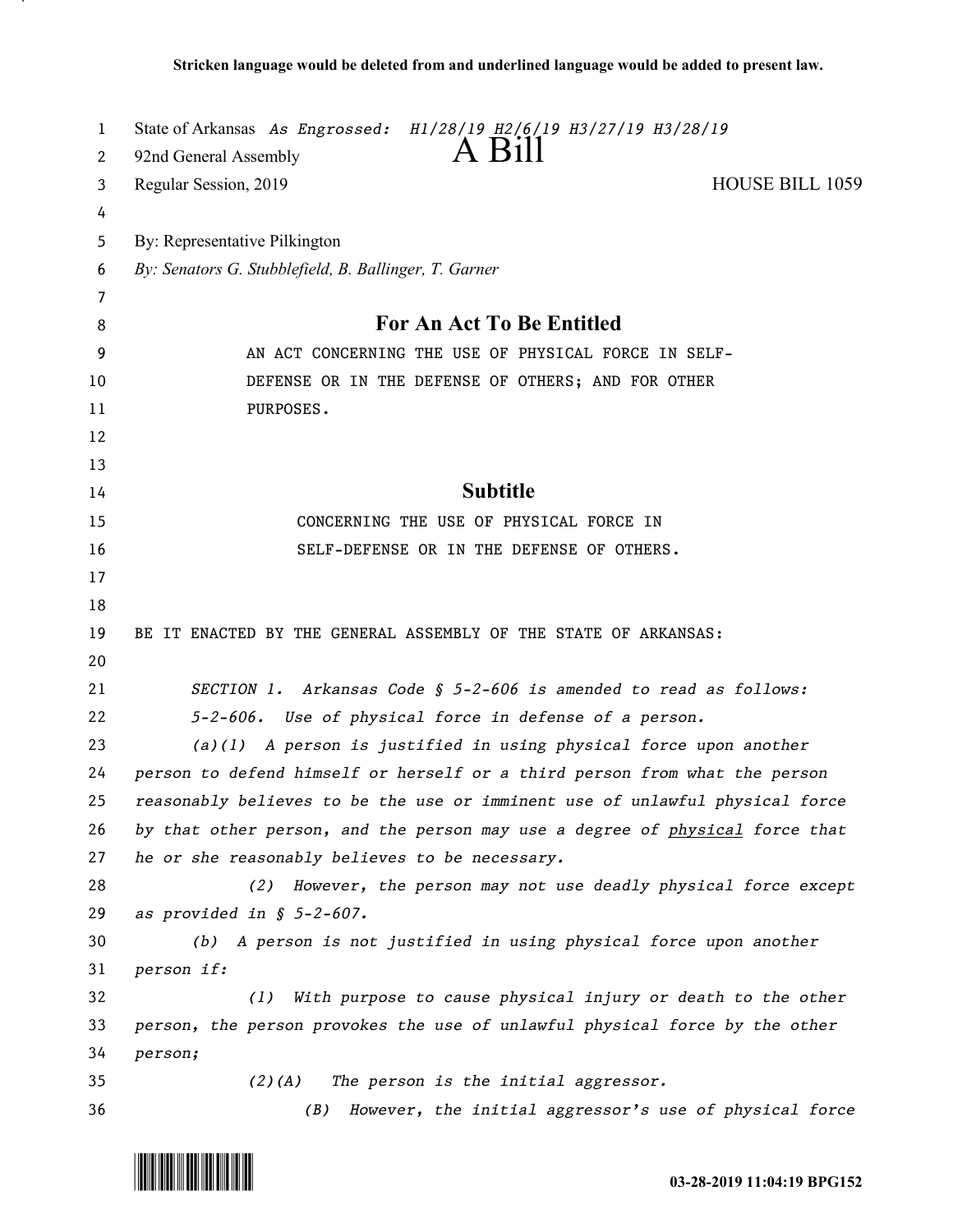```
1 upon another person is justifiable if:
2 (i) The initial aggressor in good faith withdraws 
3 from the encounter and effectively communicates to the other person his or 
4 her purpose to withdraw from the encounter; and
5 (ii) The other person continues or threatens to 
6 continue the use of unlawful physical force; or
7 (3) The physical force involved is the product of a combat by 
8 agreement not authorized by law.
9
10 SECTION 2. Arkansas Code § 5-2-607 is amended to read as follows:
11 5-2-607. Use of deadly physical force in defense of a person.
12 (a) A person is justified in using deadly physical force upon another 
13 person if the person It is an affirmative defense to a prosecution for the 
14 use of deadly physical force upon another person that that the person who 
15 used the deadly physical force reasonably believes that the other person is:
16 (1) Committing or about to commit a felony involving force or 
17 violence;
18 (2) Using or about to use unlawful deadly physical force; or
19 (3) Imminently endangering the person's life or imminently about 
20 to victimize the person as described in § 9-15-103 from the continuation of a 
21 pattern of domestic abuse.
22 (b) A person may not use deadly physical force in self-defense if the 
23 person knows that he or she can avoid with total and complete safety the 
24 necessity of using deadly physical force:
25 (1)(A) By retreating.
26 (B) However, a person is not required to retreat if the 
27 person is:
28 (i) Unable to retreat with complete safety;
29 (ii) In the person's dwelling or on the curtilage 
30 surrounding the person's dwelling and was not the original aggressor; or
31 (iii) A law enforcement officer or a person 
32 assisting at the direction of a law enforcement officer; or
33 (2) With complete safety by surrendering possession of property 
34 to a person claiming a lawful right to possession of the property.
35 (c) It is an affirmative defense to a prosecution for the use of 
36 deadly physical force upon another person that the person who used the deadly
```
03-28-2019 11:04:19 BPG152